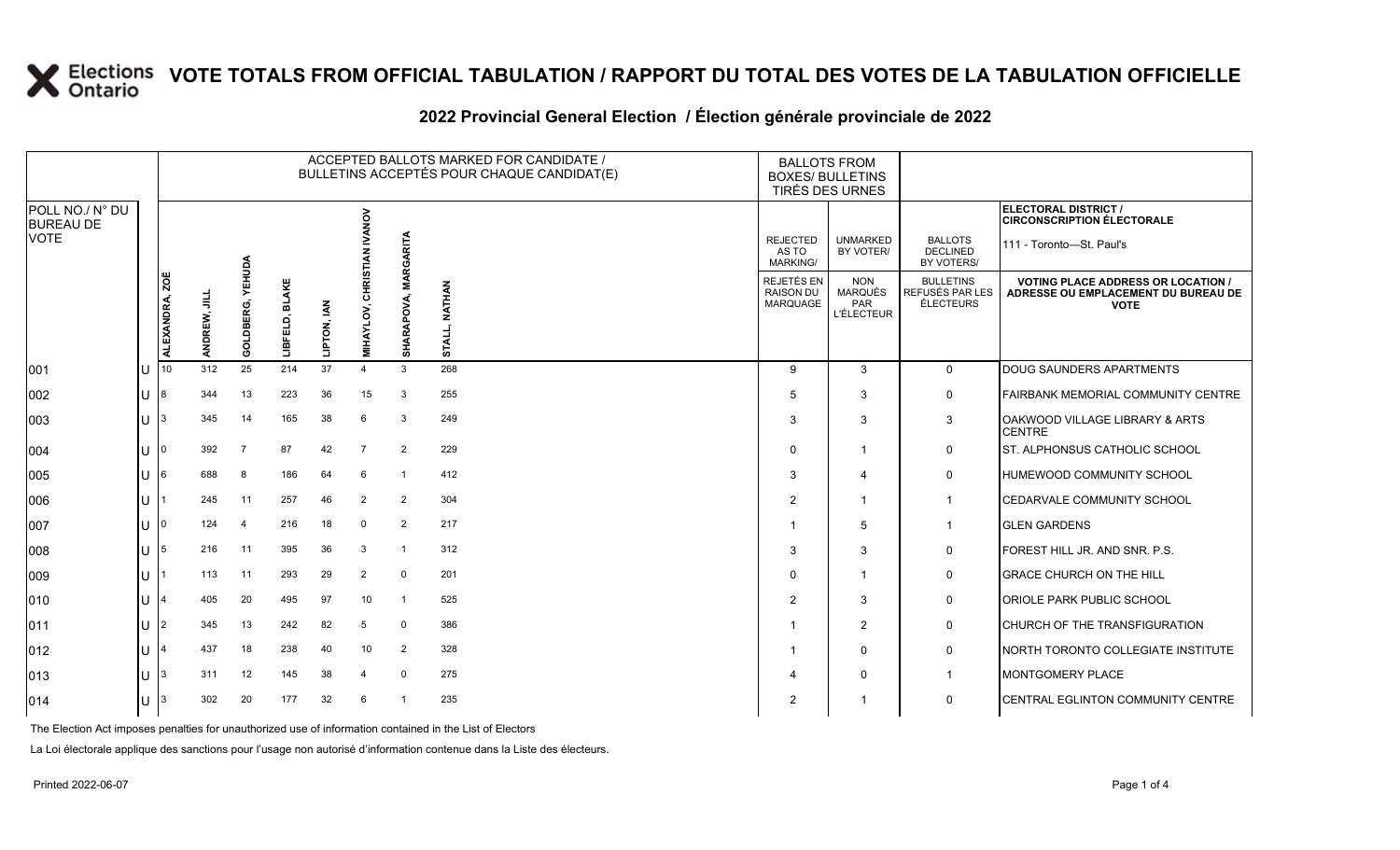### **2022 Provincial General Election / Élection générale provinciale de 2022**

|                                     |        |                |              |                     |                                     |             |                                       |                                   | ACCEPTED BALLOTS MARKED FOR CANDIDATE /<br>BULLETINS ACCEPTÉS POUR CHAQUE CANDIDAT(E) | <b>BALLOTS FROM</b><br><b>BOXES/ BULLETINS</b><br>TIRÉS DES URNES |                                                          |                                                  |                                                                                                 |
|-------------------------------------|--------|----------------|--------------|---------------------|-------------------------------------|-------------|---------------------------------------|-----------------------------------|---------------------------------------------------------------------------------------|-------------------------------------------------------------------|----------------------------------------------------------|--------------------------------------------------|-------------------------------------------------------------------------------------------------|
| POLL NO./ N° DU<br><b>BUREAU DE</b> |        |                |              |                     |                                     |             | <b>VONA</b>                           |                                   |                                                                                       |                                                                   |                                                          |                                                  | ELECTORAL DISTRICT /<br><b>CIRCONSCRIPTION ÉLECTORALE</b>                                       |
| <b>VOTE</b>                         |        |                |              |                     |                                     |             |                                       | RGARITA                           |                                                                                       | <b>REJECTED</b><br>AS TO<br><b>MARKING/</b>                       | <b>UNMARKED</b><br>BY VOTER/                             | <b>BALLOTS</b><br><b>DECLINED</b><br>BY VOTERS/  | 111 - Toronto-St. Paul's                                                                        |
|                                     |        | ALEXANDRA, ZOË | ANDREW, JILL | YEHUDA<br>GOLDBERG, | <b>BLAKE</b><br>Ó,<br><b>TIBLET</b> | LIPTON, IAN | <b>CHRISTIA</b><br>š<br><b>MIHAYL</b> | ⋚<br><b>RAPOVA,</b><br><b>SHA</b> | <b>NATHAN</b><br>STALL                                                                | REJETÉS EN<br><b>RAISON DU</b><br>MARQUAGE                        | <b>NON</b><br><b>MARQUÉS</b><br>PAR<br><b>L'ÉLECTEUR</b> | <b>BULLETINS</b><br>REFUSÉS PAR LES<br>ÉLECTEURS | <b>VOTING PLACE ADDRESS OR LOCATION /</b><br>ADRESSE OU EMPLACEMENT DU BUREAU DE<br><b>VOTE</b> |
| 016                                 |        |                | 283          | 17                  | 114                                 | 32          | $\overline{7}$                        | 3                                 | 175                                                                                   | $\Omega$                                                          | $\mathbf{0}$                                             | $\mathbf 0$                                      | <b>GEORGE BARKER MANOR</b>                                                                      |
| 017                                 | U      |                | 308          | 5                   | 124                                 | 24          | 9                                     | 5                                 | 197                                                                                   | Δ                                                                 | $\overline{2}$                                           | $\mathbf 0$                                      | <b>HOSPITAL WORKER'S HOUSING CO-</b><br><b>OPERATIVE</b>                                        |
| 018                                 | U      |                | 134          | $\overline{2}$      | 111                                 | 42          | 5                                     | 2                                 | 207                                                                                   | $\Omega$                                                          | 2                                                        | $\mathbf 0$                                      | <b>JANET MAGEE MANOR</b>                                                                        |
| $ 019\rangle$                       | U      | 3              | 216          | $\overline{4}$      | 106                                 | 46          | 8                                     | $\overline{1}$                    | 181                                                                                   |                                                                   | 3                                                        | -1                                               | YORKMINSTER PARK BAPTIST CHURCH                                                                 |
| 020                                 | U      | $\overline{2}$ | 356          | $\overline{7}$      | 192                                 | 73          | 9                                     | 3                                 | 301                                                                                   |                                                                   | -1                                                       | 0                                                | <b>CHRIST CHURCH DEER PARK</b>                                                                  |
| 021                                 | U      | 2              | 191          | 12                  | 160                                 | 38          | 3                                     | $\mathbf{1}$                      | 259                                                                                   |                                                                   | 5                                                        | 0                                                | <b>CALVIN PRESBYTERIAN CHURCH</b>                                                               |
| 022                                 |        |                | 318          | 12                  | 289                                 | 77          | 6                                     | 2                                 | 381                                                                                   |                                                                   | $\overline{a}$                                           | $\overline{2}$                                   | THE YORK SCHOOL                                                                                 |
| 023                                 | U      | <sup>0</sup>   | 245          | 9                   | 273                                 | 51          | $\overline{4}$                        | 2                                 | 363                                                                                   |                                                                   | $\Omega$                                                 | 0                                                | COTTINGHAM JUNIOR PUBLIC SCHOOL                                                                 |
| 024                                 | U      | 3              | 412          | 13                  | 369                                 | 82          | $\overline{7}$                        | 2                                 | 460                                                                                   | 8                                                                 | $\mathbf{0}$                                             | $\overline{1}$                                   | <b>TIMOTHY EATON MEMORIAL CHURCH</b>                                                            |
| 025                                 | U      |                | 375          | 7                   | 141                                 | 62          | 3                                     | $\overline{1}$                    | 330                                                                                   | $\overline{2}$                                                    | $\Omega$                                                 | 0                                                | <b>BATHURST VAUGHAN MALL</b>                                                                    |
| 026                                 | $\cup$ | l O            | 236          | 10                  | 170                                 | 41          | 2                                     | $\overline{1}$                    | 288                                                                                   | $\Omega$                                                          | $\overline{2}$                                           | 0                                                | <b>PARK TOWERS</b>                                                                              |
| 027                                 | U      | 3              | 432          | 10                  | 197                                 | 63          | 6                                     | 2                                 | 351                                                                                   | $\Omega$                                                          | 2                                                        | 0                                                | <b>TICHESTER GARDENS</b>                                                                        |
| 028                                 |        |                | 627          | 11                  | 174                                 | 66          | 16                                    | 3                                 | 341                                                                                   | 5                                                                 | 6                                                        | 0                                                | <b>ST. MICHAEL &amp; ALL ANGELS ANGLICAN</b><br><b>CHURCH</b>                                   |

The Election Act imposes penalties for unauthorized use of information contained in the List of Electors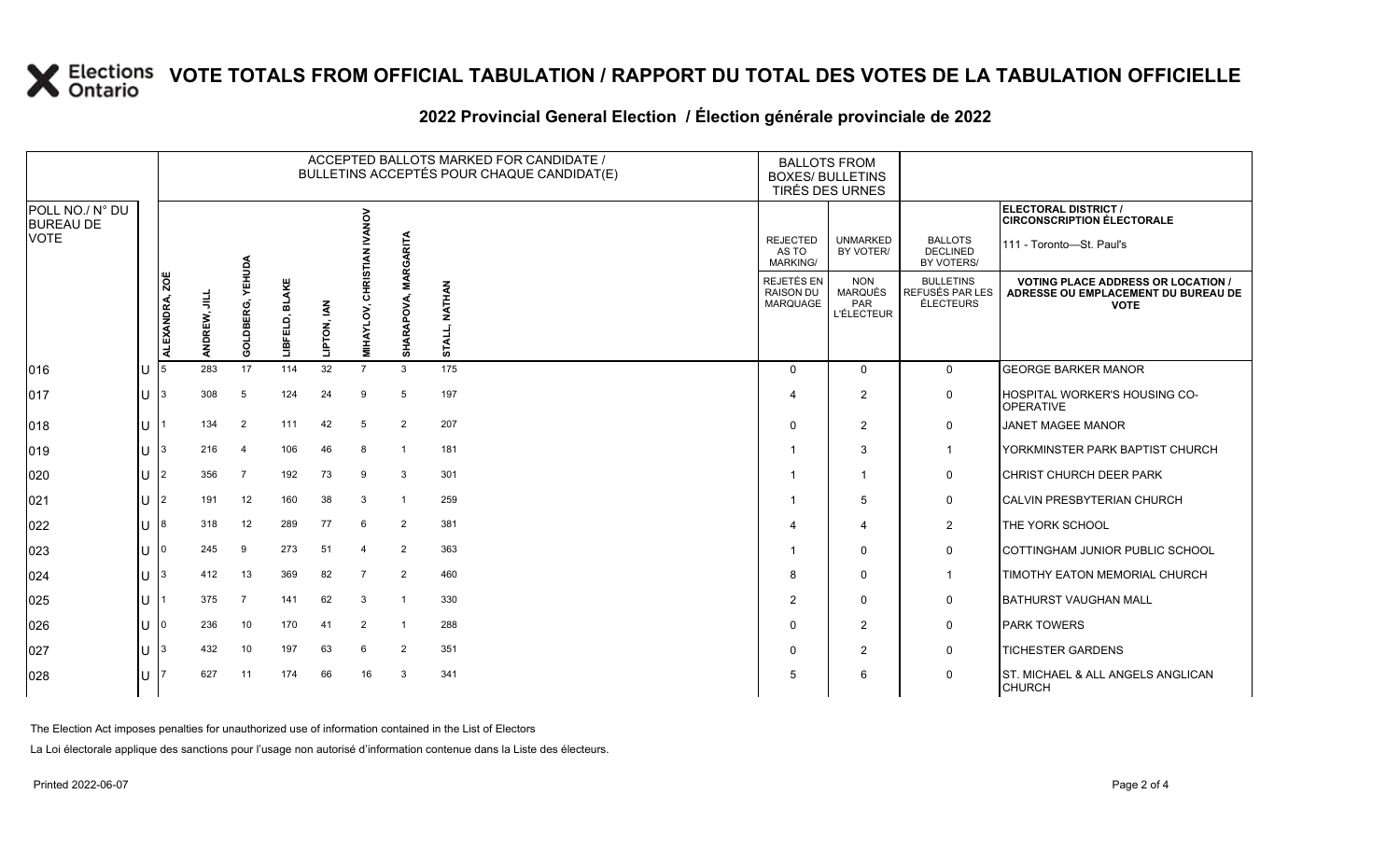### **2022 Provincial General Election / Élection générale provinciale de 2022**

|                                     |              |                |                 |                     |                          |                        |                                   |                   | ACCEPTED BALLOTS MARKED FOR CANDIDATE /<br>BULLETINS ACCEPTÉS POUR CHAQUE CANDIDAT(E) | <b>BALLOTS FROM</b>                                      | <b>BOXES/ BULLETINS</b><br>TIRÉS DES URNES               |                                                         |                                                                                                 |
|-------------------------------------|--------------|----------------|-----------------|---------------------|--------------------------|------------------------|-----------------------------------|-------------------|---------------------------------------------------------------------------------------|----------------------------------------------------------|----------------------------------------------------------|---------------------------------------------------------|-------------------------------------------------------------------------------------------------|
| POLL NO./ N° DU<br><b>BUREAU DE</b> |              |                |                 |                     |                          |                        | <b>ANOV</b>                       |                   |                                                                                       |                                                          |                                                          |                                                         | ELECTORAL DISTRICT /<br><b>CIRCONSCRIPTION ÉLECTORALE</b>                                       |
| <b>VOTE</b>                         |              |                |                 |                     |                          |                        |                                   |                   |                                                                                       | <b>REJECTED</b><br>AS TO<br><b>MARKING/</b>              | <b>UNMARKED</b><br>BY VOTER/                             | <b>BALLOTS</b><br><b>DECLINED</b><br>BY VOTERS/         | 111 - Toronto-St. Paul's                                                                        |
|                                     |              | ALEXANDRA, ZOË | 긐<br>ANDREW,    | YEHUDA<br>GOLDBERG, | <b>BLAKE</b><br>LIBFELD, | LIPTON, IAN            | is<br>Ris<br>공<br><b>MIHAYLOV</b> | <b>APOVA</b><br>₹ | NATHAN<br><b>STALL</b>                                                                | <b>REJETÉS EN</b><br><b>RAISON DU</b><br><b>MARQUAGE</b> | <b>NON</b><br><b>MARQUÉS</b><br>PAR<br><b>L'ÉLECTEUR</b> | <b>BULLETINS</b><br>REFUSÉS PAR LES<br><b>ÉLECTEURS</b> | <b>VOTING PLACE ADDRESS OR LOCATION /</b><br>ADRESSE OU EMPLACEMENT DU BUREAU DE<br><b>VOTE</b> |
| 029                                 |              |                | 714             | 12                  | 195                      | 87                     | 6                                 | 5                 | 413                                                                                   | 5                                                        | 2                                                        | $\mathbf{1}$                                            | ST. MATTHEW'S BRACONDALE HOUSE                                                                  |
| 030                                 | $\mathsf{U}$ | 15.            | 511             | 12                  | 150                      | 68                     | 3                                 | $\overline{2}$    | 231                                                                                   | $\Omega$                                                 | 3                                                        | 2                                                       | HILLCREST COMMUNITY SCHOOL                                                                      |
| 400                                 | U            |                | 64              | 4                   | 16                       | 10                     | -5                                | $\overline{1}$    | 33                                                                                    |                                                          | $\mathbf{0}$                                             | $\mathbf 1$                                             | 88 REDPATH APTS.                                                                                |
| 401                                 | $\mathbf{U}$ | ΙO             | 53              | $\overline{2}$      | 30                       | 8                      | $\overline{2}$                    | $\mathbf 0$       | 59                                                                                    | $\Omega$                                                 | $\Omega$                                                 | 0                                                       | <b>BALFOUR SQUARE</b>                                                                           |
| 402                                 | U            |                | 24              | 3                   | 55                       | 17                     | $\mathbf 0$                       | $\overline{1}$    | 75                                                                                    |                                                          | $\Omega$                                                 | 0                                                       | <b>GRANITE PLACE I &amp; II</b>                                                                 |
| 403A                                | lU           | ı∩             | 47              |                     | 60                       | 6                      |                                   | $\mathbf 0$       | 51                                                                                    | $\Omega$                                                 | $\mathbf{0}$                                             | 0                                                       | QUANTUM 2, THE NORTH TOWER                                                                      |
| 403B                                | $\mathbf{U}$ |                | 59              | $\overline{4}$      | 56                       | 8                      | $\overline{\mathbf{1}}$           | $\overline{1}$    | 46                                                                                    | $\Omega$                                                 | $\Omega$                                                 | 0                                                       | QUANTUM 2, THE NORTH TOWER                                                                      |
| 404                                 | U            | 10             | 117             | $\mathbf 0$         | 15                       | 25                     | $\mathbf 0$                       | $\mathbf 0$       | 58                                                                                    | 3                                                        | $\Omega$                                                 | 0                                                       | <b>CHRISTIE GARDENS APARTMENTS</b>                                                              |
| 405                                 | U            | ı٥             | 22              | 0                   | 33                       | $\overline{4}$         | $\mathbf 0$                       | $\mathbf 0$       | 54                                                                                    |                                                          | $\Omega$                                                 | 0                                                       | THE DUNFIELD RETIREMENT RESIDENCE                                                               |
| 406                                 | U            | ı٥             | 13              | $\mathbf 0$         | 18                       | 11                     | $\mathbf 0$                       | 3                 | 47                                                                                    | $\Omega$                                                 | $\Omega$                                                 | 0                                                       | THE BRITON HOUSE                                                                                |
| 407                                 | U            |                | $\overline{2}$  | $\overline{2}$      | 9                        | $\boldsymbol{\Lambda}$ | $\overline{1}$                    | $\mathbf 0$       | 15                                                                                    |                                                          | $\Omega$                                                 | 0                                                       | <b>BRADGATE ARMS</b>                                                                            |
| 408                                 | U            | ı٥             | 11              | $\Omega$            |                          | 3                      | $\Omega$                          | $\overline{1}$    | 11                                                                                    | $\Omega$                                                 | $\mathbf{0}$                                             | 0                                                       | HABAYIT SHELANU SENIOR RESIDENCES                                                               |
| 700                                 | $\cup$       | ı٥             | 20              | $\mathbf 0$         | 21                       | $\overline{2}$         | $\mathbf 0$                       | $\mathbf 0$       | 18                                                                                    |                                                          | $\Omega$                                                 | 0                                                       | <b>ST. HILDA'S TOWERS</b>                                                                       |
| 701                                 | $\cup$       |                | 10 <sup>°</sup> |                     |                          | $\overline{2}$         | $\mathbf 0$                       | 2                 | 12                                                                                    | $\Omega$                                                 |                                                          | $\mathbf 0$                                             | MEIGHEN HEALTH CARE                                                                             |

The Election Act imposes penalties for unauthorized use of information contained in the List of Electors